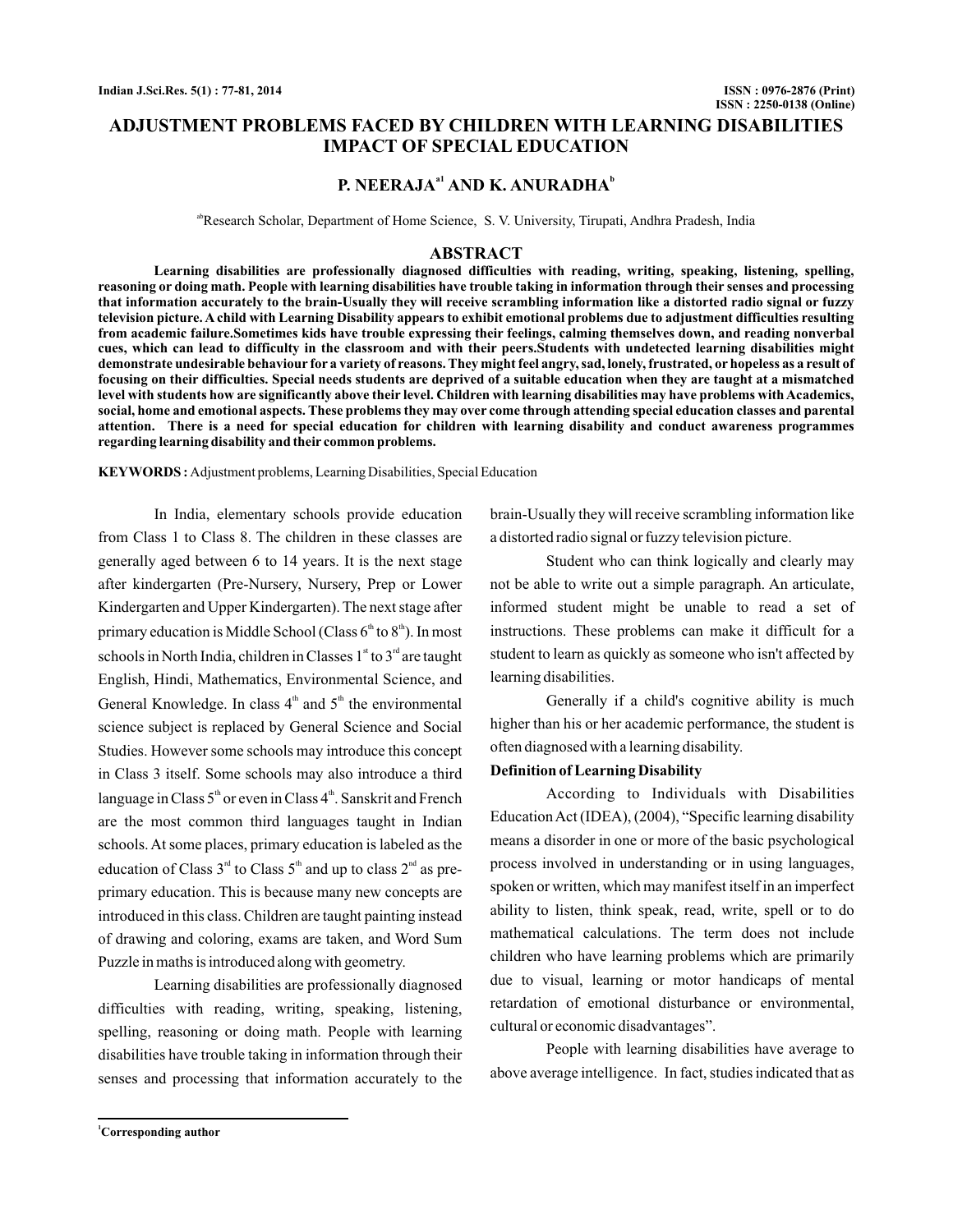many as 33% of students with LD are gifted. With proper recognition, intervention and lots of hard work, children and adults with learning disabilities can learn and succeed.

It is interesting to note that many successful people such as Walt Disney, Alexander Graham Bell, and Winston Churchill all had learning disabilities.

## **Types of Learning Disability**

Learning disabilities can be categorized either by the type of information processing that is affected or by the specific difficulties caused by a processing deficit.

Learning disabilities usually fall within four broad categories:

- listening and speaking. • Spoken language -
- reading, writing and spelling. • Written language -

Calculation and concepts. • Arithmetic

Organization and integration of Ideas and thoughts • Reasoning

Learning disabilities can be divided into three broad categories: developmental speech and language disorders, academic skills disorders, and other (such as coordination disorders). Each category includes more specific disorders, which are described below.

### **Specific Learning Disability**

A disorder in understanding or in using language, spoken or written, which may manifest itself in an imperfect ability to listen, think, speak, write, spell or to do mathematical calculations. Included in this category are expressive writing disorders and other expressive language disorders.

### **Dyslexia**

A person with dyslexia has average to above average intelligence, but has deficits in visual, auditory, or motor process, which interfere with reading and reading comprehension. The individual may also have difficulties with learning to translate printed words into spoken words with ease.

### **Dyscalculia**

A person with dyscalculia has average to above average intelligence, but has difficulty with numbers or remembering facts over a long period of time. Some persons have spatial problems and difficulty aligning numbers into proper columns. Some persons may reverse numbers, and have difficulty in mathematical operations.

### **Dyspraxia**

A person with dyspraxia has problems with messages from the brain being properly transmitted to the body. Though the muscles are not paralyzed or weak, they have problems working well together. Dyspraxia might also cause speech problems, poor posture, poor sense of directions, and/or difficulty with actions such as throwing and catching.

### **Auditory Perceptual Deficit**

A person with auditory perceptual deficit has difficulty receiving accurate information from the sense of hearing (there is no problem with the individual's hearing, just in how the brain interprets what is heard) and might have problems understanding and remembering oral instructions, differentiating between similar sounds, or hearing one sound over a background noise.

### **Visual Perceptual Deficit**

The individual has difficulties receiving and/or processing accurate information from their sense of sight; might have a problem picking out an object from a background of other objects or seeing things in correct order.

# **Learning Disability and Behaviour and Adjustment Problems**

A child with L.D appears to exhibit emotional problems due to adjustment difficulties resulting from academic failure.

Deficits in social skills found to exist at significantly high rates among children with learning disabilities. In general, social skill deficits include difficulties interacting with people in an appropriate fashion

For example, lack of knowledge of how to greet people, how to make friends, and how to engage in playground games or a failure to use knowledge of such skills in these situations.

### **Learning Disability andAcademicAchievement**

Learning disabilities can be extremely frustrating for children. Children with learning disabilities may have trouble expressing their feelings, calming themselves down, and reading nonverbal cues from others. This can lead to difficulty in the classroom and with their peers Many areas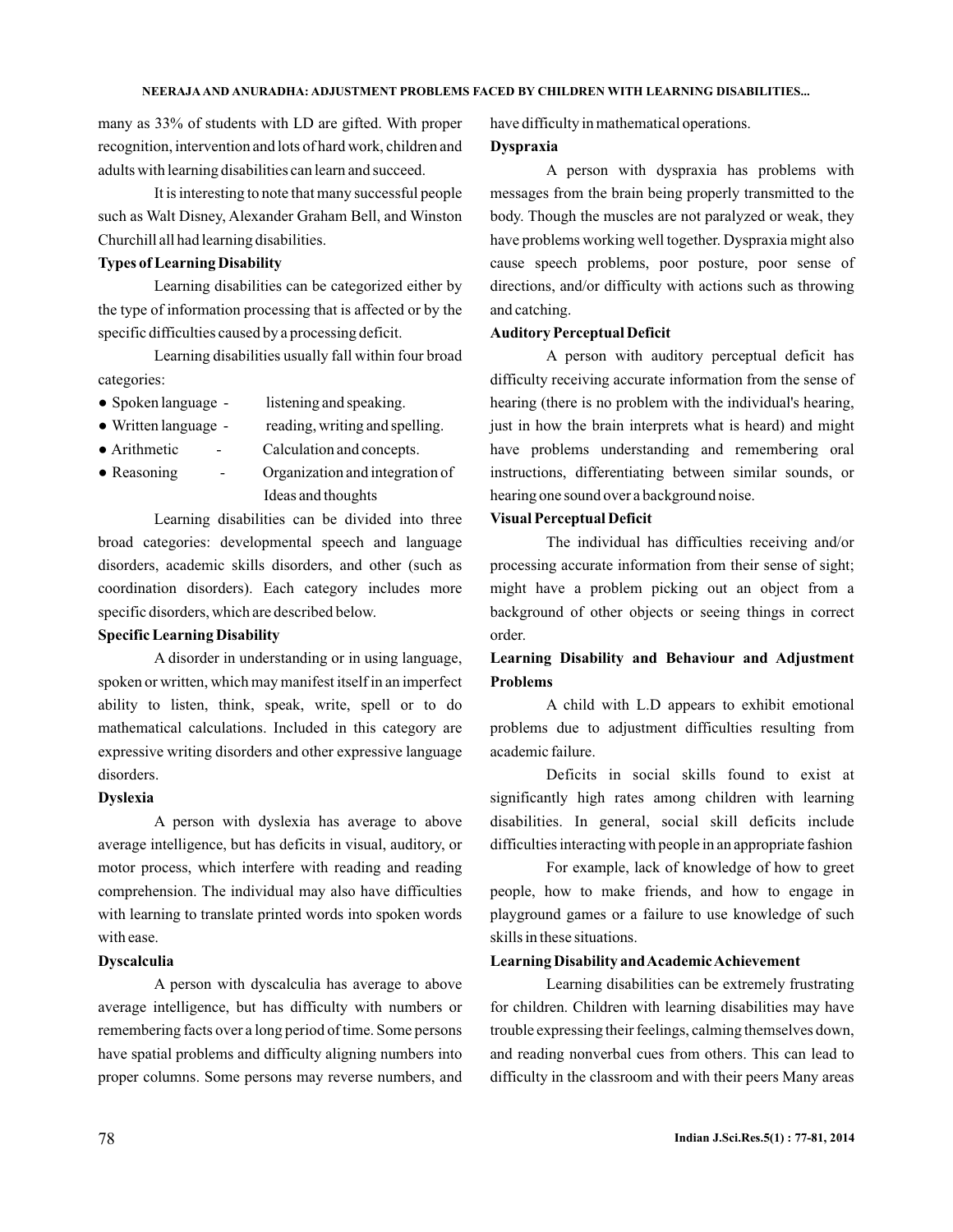of life are affected, including the role of the person with learning disabilities in their family, relationships with friends, non-academic functioning such as sports or dancing, self-esteem and self-confidence to handle daily situations.

Learning disabilities, and their accompanying academic challenges, can lead to low academic achievement and behavior problems.

# **Learning Disabilities Related Problems Social and emotional difficulties**

Social and emotional skills are an area where you can have a huge impact as a parent. For all children, but especially those with learning disabilities, social and emotional skills are the most consistent indicators of success, outweighing everything else, including academic factors. Academic challenges may lead to low selfesteem, withdrawal and behavior problems, but you can counter these things by creating a strong support system for your child and helping them learn to express themselves, deal with frustration and work through challenges.Your focus on their growth as a person, and not just on academic achievements will help them learn good emotional habits and the right tools for lifelong.

Individuals who have learning disabilities may be less observant in their social environment, may misinterpret the social behavior of others at times, and may not learn as easily from experiences or social "cues" as their friends. Some children may exhibit an immaturity and social ineptness due to their learning disability. While seeking acceptance, their eagerness may cause them to try too hard in inappropriate ways.

#### **Learning Disability and Behaviour**

Teachers should explore the possible existence of a learning disability when a student who appears to be capable has a history of struggling with specific components of school and/or begins to demonstrate behavioural difficulties.

Students with undetected learning disabilities might demonstrate undesirable behaviour for a variety of reasons. They might feel angry, sad, lonely, frustrated, or hopeless as a result of focusing on their difficulties. Frustration might arise out of the students' level of performance compared to their level of actual ability, lack of understanding of why they struggle to perform the task or sometimes the inability to communicate in an appropriate way.

A student might also exhibit inappropriate behaviour in order to avoid the frustrating task itself. At other times behaviour might result from poor self-esteem, connected to the student's focus on what he/she can't do; or a student might quit trying, believing that no matter how hard they try they will never attain success. Other behaviour might be the result of an emotional disturbance.

## **Adjustment Difficulties in Children with Learning Disabilities**

Internalizing problems while children with reading disabilities had only normal adjustment patterns. Similarly, a recent study has shown that emotional and behavioral adjustment profile varies among children with different types of LD: namely, single and multiple LD. This study revealed that adolescents in the multiple reading and math disabilities category and math disability only category showed significantly more impairment on depression and immature behavior measures than adolescents with reading disability only or adolescents with typical achievement. The other study has provided evidence for higher levels of emotional problems, as well as behavioral difficulties and attention problems, among children with dyslexia cases. Overall, these results point to the fact that the heterogeneity of LD does matter and should be taken into account when analyzing adjustment difficulties.

### **Prevention**

Their colleagues whose interventions consisted largely ofcontrolling extraneous stimuli and providing a reliable structure of routines.Researchers have been devising and refining instructional procedures thatare more effective than earlier strategies. Among the major approaches we discussin subsequent chapters are cognitive training (which includes proceduressuch as self-monitoring or self-instruction), mnemonics (which includes the use ofkey words and other ways of assisting memory), Direct Instruction (which includes careful sequences of instruction, rapid and frequent responding, and immediate feedback and correction of errors), metacomprehension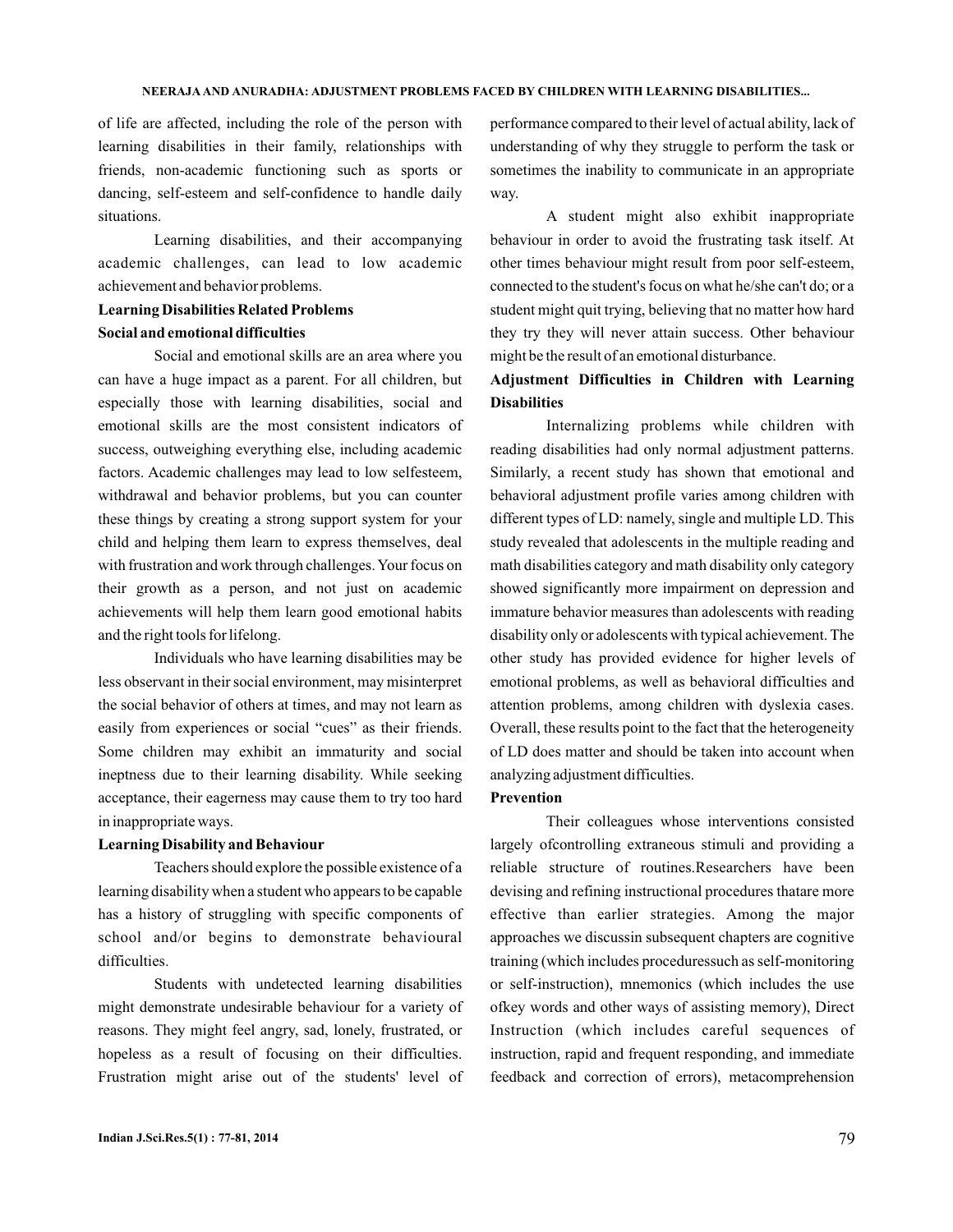training (which provides students with strategies for thinking about remembering the major points in the material being read), and scaffolded instruction (which includes gradual reduction of assistance and reciprocal teaching). Although they vary in the specific skills taught and how they are related to the curriculum areas being taught, these approaches are all systematic procedures for teaching taskapproach skills to students with learning disabilities so they can apply these skills in their actual academic situations. Still, special education for students with learning disabilities will need to havecertain features (Lily, 2004).

### **Assessment**

Many normed assessments can be used in evaluating skills in the primary academic domains: reading, including word recognition, fluency, and comprehension; mathematics, including computation and problem solving; and written expression, including handwriting, spelling and composition.

The most commonly used comprehensive achievement tests include the Woodcock-Johnson III (WJ III), Weschler Individual Achievement Test II (WIAT II), the Wide Range Achievement Test III (WRAT III), and the Stanford Achievement Test $10<sup>th</sup>$  edition. These tests include measures of many academic domains that are reliable in identifying areas of difficulty.

In the reading domain, there are also specialized tests that can be used to obtain details about specific reading deficits. Assessments that measure multiple domains of reading include Gray's Diagnostic Reading Tests  $2^{\text{nd}}$  edition (GDRT II) and the Stanford Diagnostic Reading Assessment. Assessments that measure reading subskills include the Gray Oral Reading Test IV Fourth Edition (GORT IV), Gray Silent Reading Test, Comprehensive Test of Phonological Processing (CTOPP), Tests of Oral Reading and Comprehension Skills (TORCS), Test of Reading Comprehension 3 (TORC-3), Test of Word Reading Efficiency (TOWRE), and the Test of Reading Fluency. A more comprehensive list of reading assessments may be obtained from the Southwest Educational Development Laboratory.

The purpose of assessment is to determine what is needed for intervention, which also requires consideration

of contextual variables and whether there are comorbid disorders that must also be identified and treated, such as behavioural issues or language delays.

### **Special Education**

Special Education in its simple meaning stands for a type of education that is quite specific and special in nature. Thus through its name, it is capable of reminding us that it is somewhat different from the education meant for the general population of the students.

## **Definition of Special Education**

Special education means specially designed instruction that meets the unusual needs of an exceptional child. Special materials, teaching techniques, or equipments and or facilities may be required.

Making the right special education decisions for your child requires some study. The special education decision making process is vital to your child's success in school program. Learn how schools develop individual education programs for students with specific learning disabilities and other types of disabilities. Learn what to expect during IEP team meetings and how you can actively participate in this important decision making process to strengthen your child's special education program.

### **Problems Faced by Special Needs Students**

Just as inclusion has its benefits, it also has its disadvantages. Students with disabilities tend to disrupt the classroom with behavior issues. Because they are not as cognitively developed as their peers, the teaching-learning process is not as effective as it could be. It is difficult to serve the needs of every student who is normally in the regular education class, and with the special needs students the job becomes even more of a struggle for the teacher and someone draws the short in of the stick, usually the special needs students. Teachers have to treat special needs students differently based on standards are on their learning level. Special needs students are deprived of a suitable education when they are taught at a mismatched level with students how are significantly above their level. This can negatively affect a student's sense of self-esteem and dignity. Even in physical education classes, students with physical disabilities are disadvantaged because the curriculum is not gear to include them (Combs, Elliott, & Whipple, 2010).